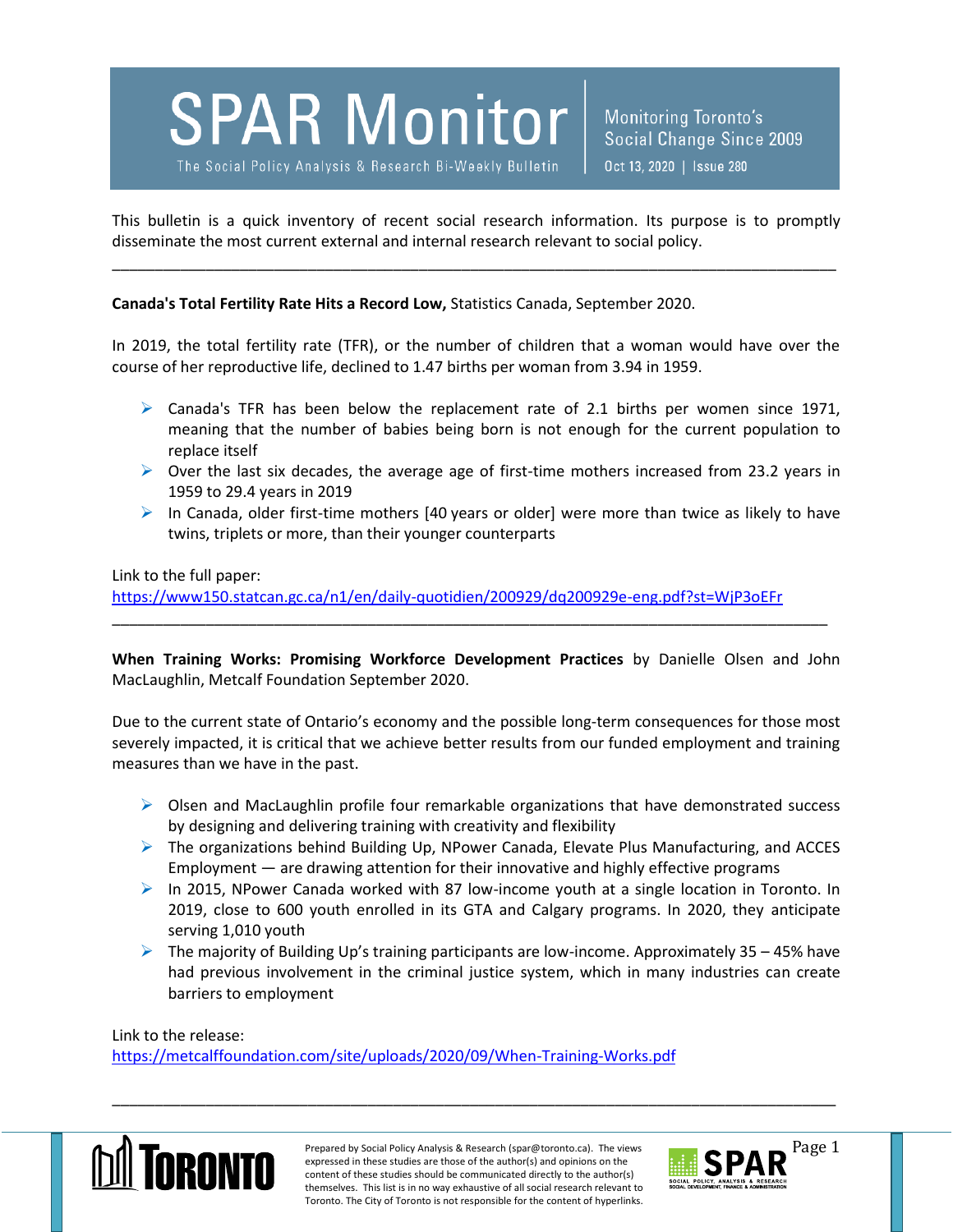**Impact of the COVID-19 Pandemic on the NEET (Not in Employment, Education or Training) Indicator March and April 2020** by Sylvie Brunet, Statistics Canada, September 2020.

This fact sheet explores the impact of the COVID-19 pandemic on the NEET (not in employment, education or training) indicator for young Canadians aged 15 to 29 during the first two months of the pandemic.

- $\triangleright$  In March and April 2020, NEET rates for young Canadians increased to unprecedented levels. These increases were comparable between men and women and they were similar among the provinces
- Among Canadians aged 15 to 19, the increase in NEET rates in the early months of the COVID-19 pandemic, when most of the school closures took place, was primarily the result of youth who reported that they were not attending school
- Among Canadians aged 20 to 24 and 25 to 29, the increase in NEET rates in the first two months of the pandemic was mostly because of a decrease in employment
- $\triangleright$  During the early months of the pandemic, certain groups typically at higher risk for being NEET (young women with children, immigrant youth and off-reserve Indigenous youth) did not experience greater increases in their NEET rates than the overall population

Link to the full paper:

<https://www150.statcan.gc.ca/n1/en/pub/81-599-x/81-599-x2020001-eng.pdf?st=uG1Q3R5S>

**Canada's Aging Population and Long-Term Projections for Federal Finances** by Jake Fuss and Steven Globermann, Fraser Institute, September 2020.

\_\_\_\_\_\_\_\_\_\_\_\_\_\_\_\_\_\_\_\_\_\_\_\_\_\_\_\_\_\_\_\_\_\_\_\_\_\_\_\_\_\_\_\_\_\_\_\_\_\_\_\_\_\_\_\_\_\_\_\_\_\_\_\_\_\_\_\_\_\_\_\_\_\_\_\_\_\_\_\_\_\_

Canada's fiscal challenges extend far beyond just the short-term impact of COVID-19. An aging population will continue to place upward pressure on federal finances and a new structural imbalance between revenues and spending means deficits and debt are likely to continue growing for decades to come.

- $\triangleright$  A lower population growth rate coupled with increasing life expectancy means that the share of the population over 65 is projected to increase to 25.6 percent by 2068
- $\triangleright$  Declining population growth combined with an aging population also means that Canada will likely face a declining labour force participation rate, a slower growing labour force, and slower tax revenue growth
- $\triangleright$  Spending on elderly transfer benefits is expected to peak about 3.2 percent of GDP by 2031, an increase of almost 0.5 percent-age from the expected spending level in 2021
- $\triangleright$  [T]he federal debtto-GDP ratio might reach 69.6 percent by 2050, which would be the highest ratio recorded since 1948. If interest rates equal or surpass GDP growth, this ratio could exceed 100 percent of GDP between 2034 and 2039

Link to the full paper:

[https://www.fraserinstitute.org/sites/default/files/canadas-aging-population-and-long-term](https://www.fraserinstitute.org/sites/default/files/canadas-aging-population-and-long-term-projections-for-federal-finances.pdf)[projections-for-federal-finances.pdf](https://www.fraserinstitute.org/sites/default/files/canadas-aging-population-and-long-term-projections-for-federal-finances.pdf)



Prepared by Social Policy Analysis & Research (spar@toronto.ca). The views Page 2 expressed in these studies are those of the author(s) and opinions on the content of these studies should be communicated directly to the author(s) themselves. This list is in no way exhaustive of all social research relevant to Toronto. The City of Toronto is not responsible for the content of hyperlinks.

\_\_\_\_\_\_\_\_\_\_\_\_\_\_\_\_\_\_\_\_\_\_\_\_\_\_\_\_\_\_\_\_\_\_\_\_\_\_\_\_\_\_\_\_\_\_\_\_\_\_\_\_\_\_\_\_\_\_\_\_\_\_\_\_\_\_\_\_\_\_\_\_\_\_\_\_\_\_\_\_\_\_\_\_\_